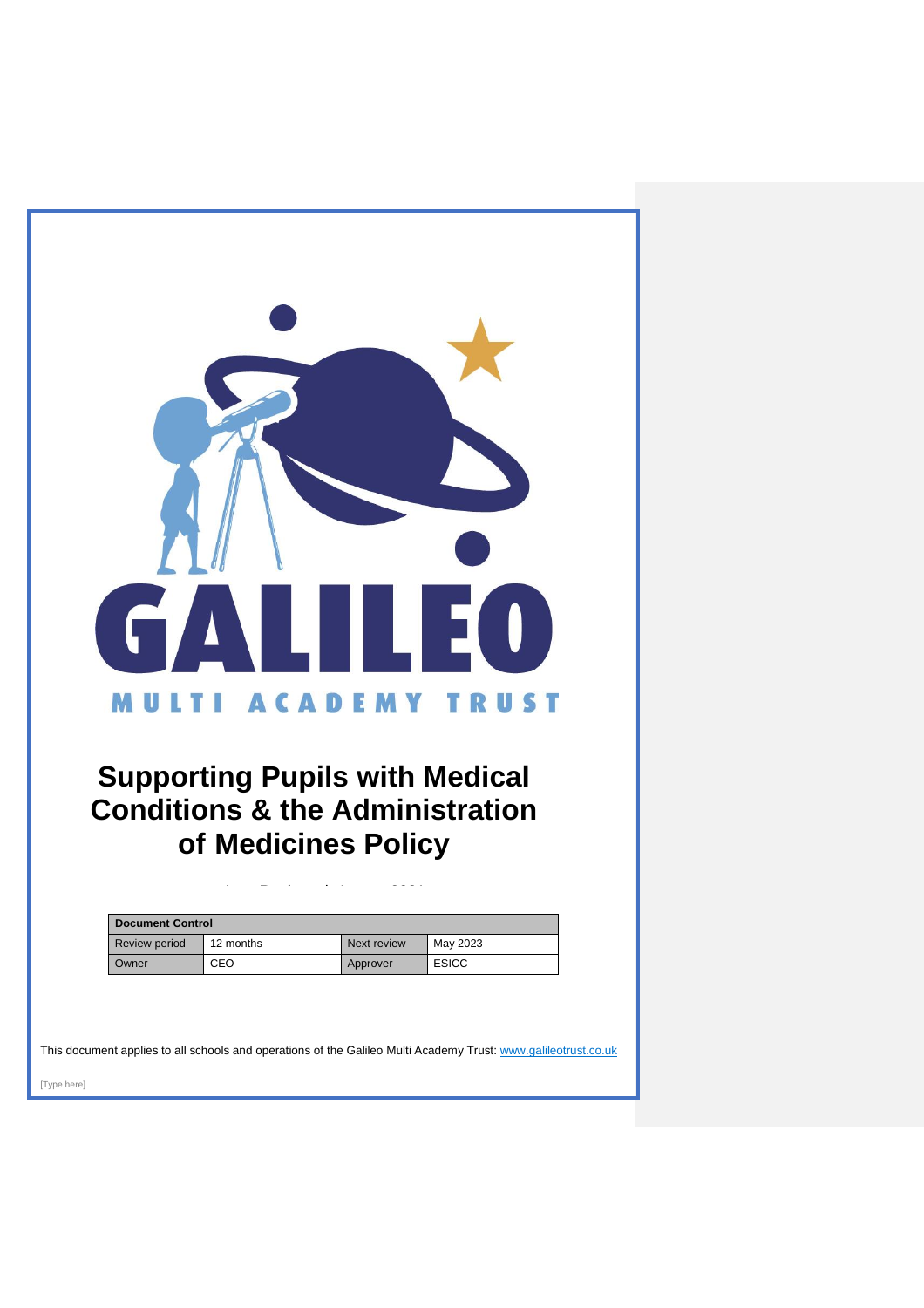# **Contents**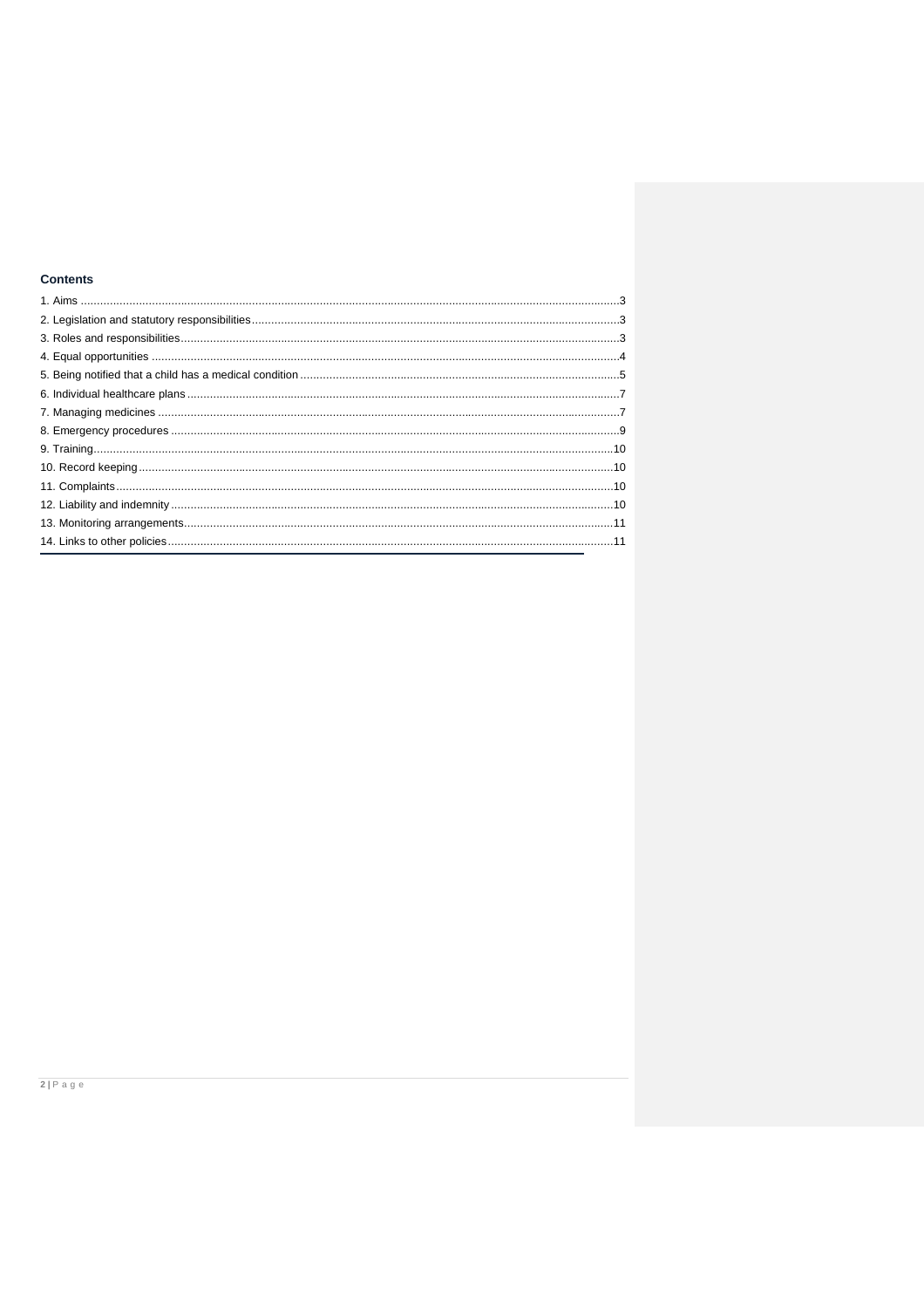## <span id="page-2-0"></span>**1. Aims**

This policy aims to ensure that:

• Pupils, staff and parents understand how our trust will support pupils with medical conditions

 Pupils with medical conditions are properly supported to allow them to access the same education as other pupils, including school trips and sporting activities

## <span id="page-2-1"></span>**2. Legislation and statutory responsibilities**

This policy meets the requirements under [Section 100 of the Children and Families Act 2014,](http://www.legislation.gov.uk/ukpga/2014/6/part/5/crossheading/pupils-with-medical-conditions) which places a duty on the board of trustees to make arrangements for supporting pupils at their schools with medical conditions.

It is also based on the Department for Education's (DfE) statutory guidance: Supporting pupils at school [with medical conditions.](https://www.gov.uk/government/publications/supporting-pupils-at-school-with-medical-conditions--3)

This policy also complies with our funding agreement and articles of association.

#### <span id="page-2-2"></span>**3. Roles and responsibilities**

#### **3.1 The board of trustees**

The board of trustees has ultimate responsibility to make sure there are arrangements to support pupils with medical conditions across the trust. Although the trust delegates certain duties to different levels as outlined below, the board is still accountable for making sure the trust is compliant with the requirements in the above legislation and guidance.

The board will also determine and approve this policy.

# **3.2 CEO**

The CEO will:

- Oversee and support the Headteacher and Local School Board of each school in carrying out their duties
- Highlight any issues found across the trust to the board of trustees

## **3.3 Local School Boards**

Local School Boards of each school will:

- Help to decide what information should be recorded on individual healthcare plans (IHPs)
- Monitor that there is a sufficient number of trained staff available in their school
- Monitor that records on children's medical needs and medicines that have been administered are kept up to date
- Review how well this policy is locally applied and make recommendations to the board of trustees as necessary
- Support and challenge the headteacher to make sure that all children with medical conditions are supported to ensure their fullest participation in all aspects of school life

## **3.4 The headteacher**

The headteacher of each school will:

Make sure all staff are aware of this policy and understand their role in its implementation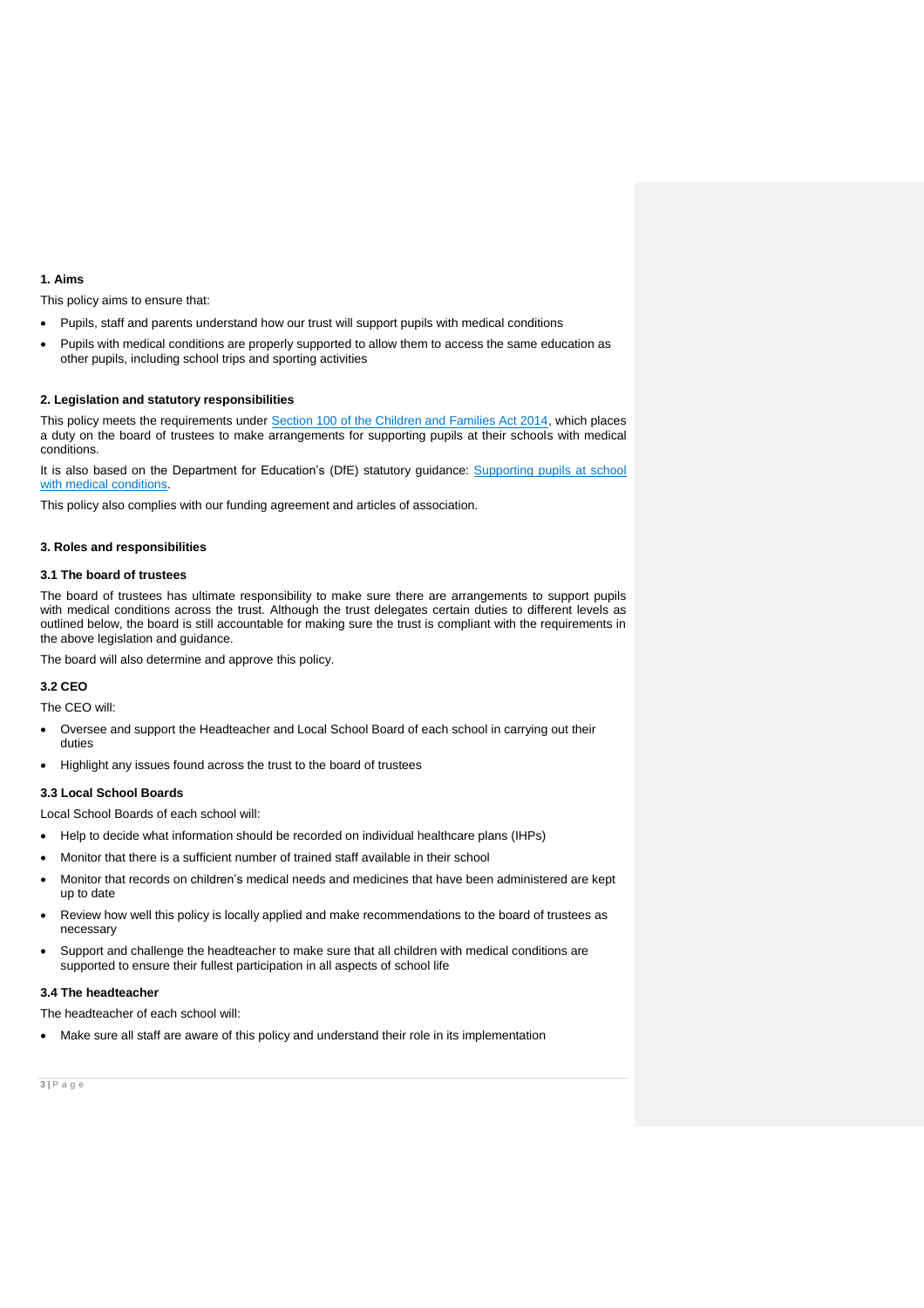- Ensure that there is a sufficient number of trained staff available to implement this policy and deliver against IHPs, including in contingency and emergency situations
- Assess training needs and commission necessary training in line with trust procedures: for example, Certificate in Administering Medication in Schools (National College)
- Co-ordinate and attend meetings to discuss and agree on the need for IHPs
- Take overall responsibility for the development of IHPs
- Contact the school nursing service in the case of any pupil who has a medical condition that may require support at school, but who has not yet been brought to the attention of the school nurse
- Make sure systems are in place for obtaining information about a child's medical needs and that this information is kept up to date
- Make sure cover arrangements are made in the case of staff absence, and that supply teachers are briefed

#### **3.5 Staff**

Supporting pupils with medical conditions during school hours is not the sole responsibility of one person. Any member of staff at the school may be asked to provide support to pupils with medical conditions, although they will not be required to do so. This includes the administration of medicines.

Those staff who take on the responsibility to support pupils with medical conditions will receive sufficient and suitable training, and will achieve the necessary level of competency before doing so.

Teachers will take into account the needs of pupils with medical conditions that they teach. All staff will know what to do and respond accordingly when they become aware that a pupil with a medical condition needs help.

# **3.6 Parents**

Parents will:

- Provide the school with sufficient and up-to-date information about their child's medical needs
- Be involved in the development and review of their child's IHP and may be involved in its drafting
- Carry out any action they have agreed to as part of the implementation of the IHP e.g. provide medicines and equipment
- Be responsible for collecting and disposing of unused medication at a pharmacy

#### **3.7 Pupils**

Pupils with medical conditions will often be best placed to provide information about how their condition affects them.

Pupils will be fully involved in discussions about their medical support needs and contribute as much as possible to the development of their IHPs. They are also expected to comply with their IHPs.

#### **3.8 School nurses and other healthcare professionals**

Our school nursing services will notify the relevant school when a pupil has been identified as having a medical condition that will require support in school. This will be before the pupil starts school, wherever possible.

Healthcare professionals, such as GPs and paediatricians, will liaise with our school nurses and notify them of any pupils identified as having a medical condition.

# <span id="page-3-0"></span>**4**. **Equal opportunities**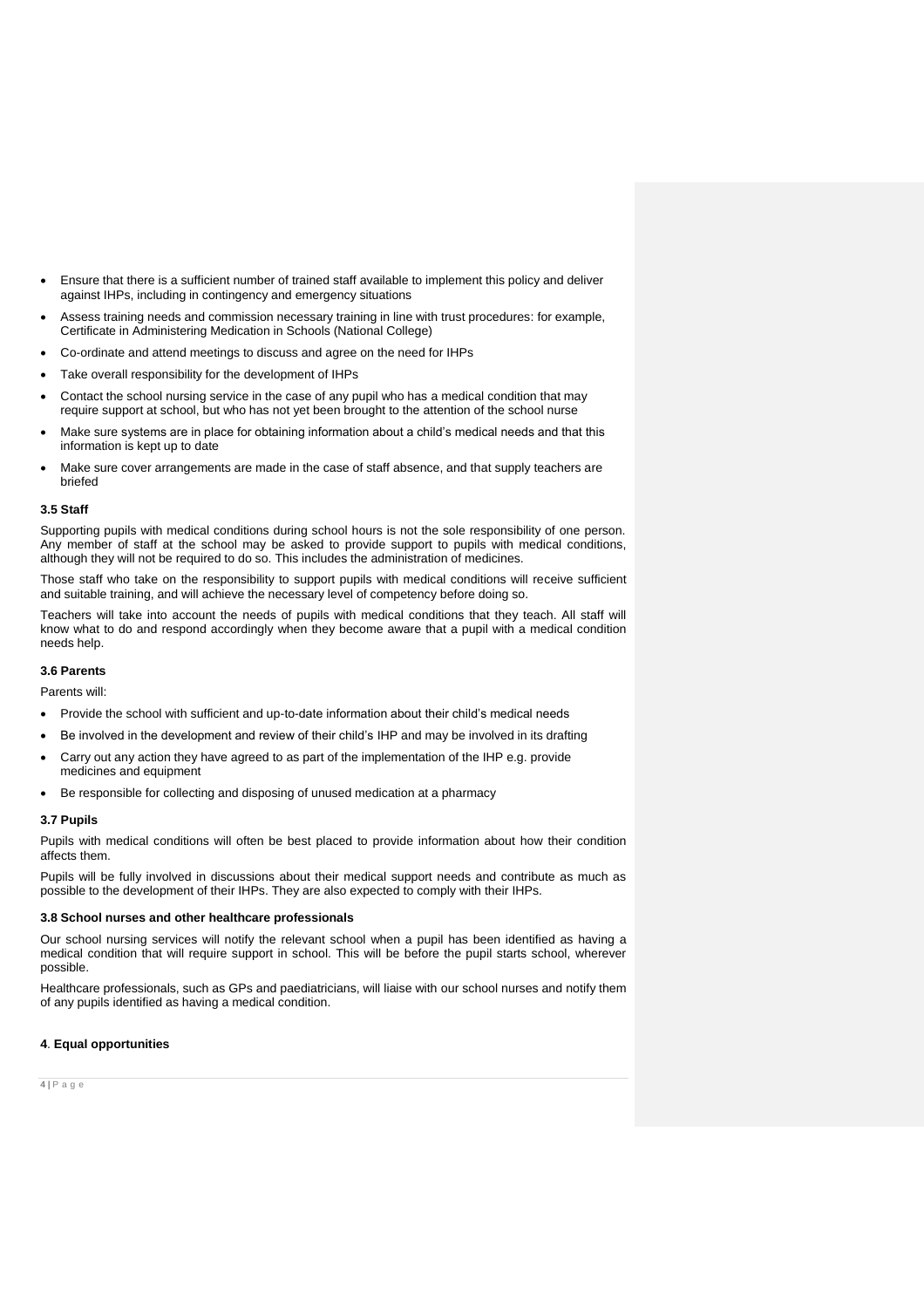Our trust is clear about the need to actively support pupils with medical conditions so as to allow them to participate in school trips and visits, or in sporting activities, and not prevent them from doing so.

The trust delegates to the the individual school to consider what reasonable adjustments need to be made to enable these pupils to participate fully and safely on school trips, visits and sporting activities.

Risk assessments will be carried out so that planning arrangements take account of any steps needed to ensure that pupils with medical conditions are included. In doing so, pupils, their parents and any relevant healthcare professionals will be consulted.

# <span id="page-4-0"></span>**5. Being notified that a child has a medical condition**

When the school is notified that a pupil has a medical condition, the process outlined below will be followed to decide whether the pupil requires an IHP. This process will be followed by all schools in the trust.

The school will make every effort to ensure that arrangements are put into place within 2 weeks, or by the beginning of the relevant term for pupils who are new to the school.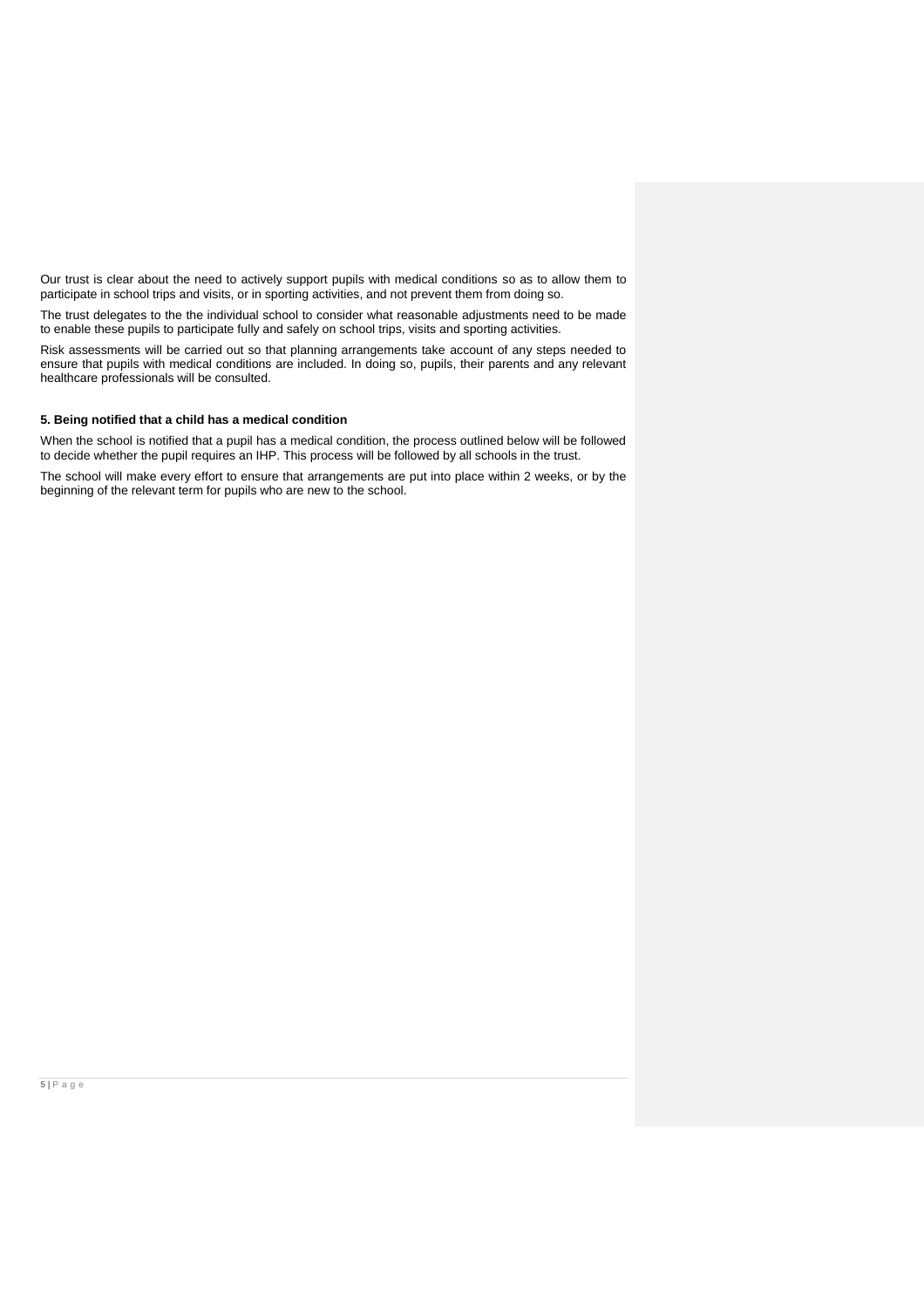

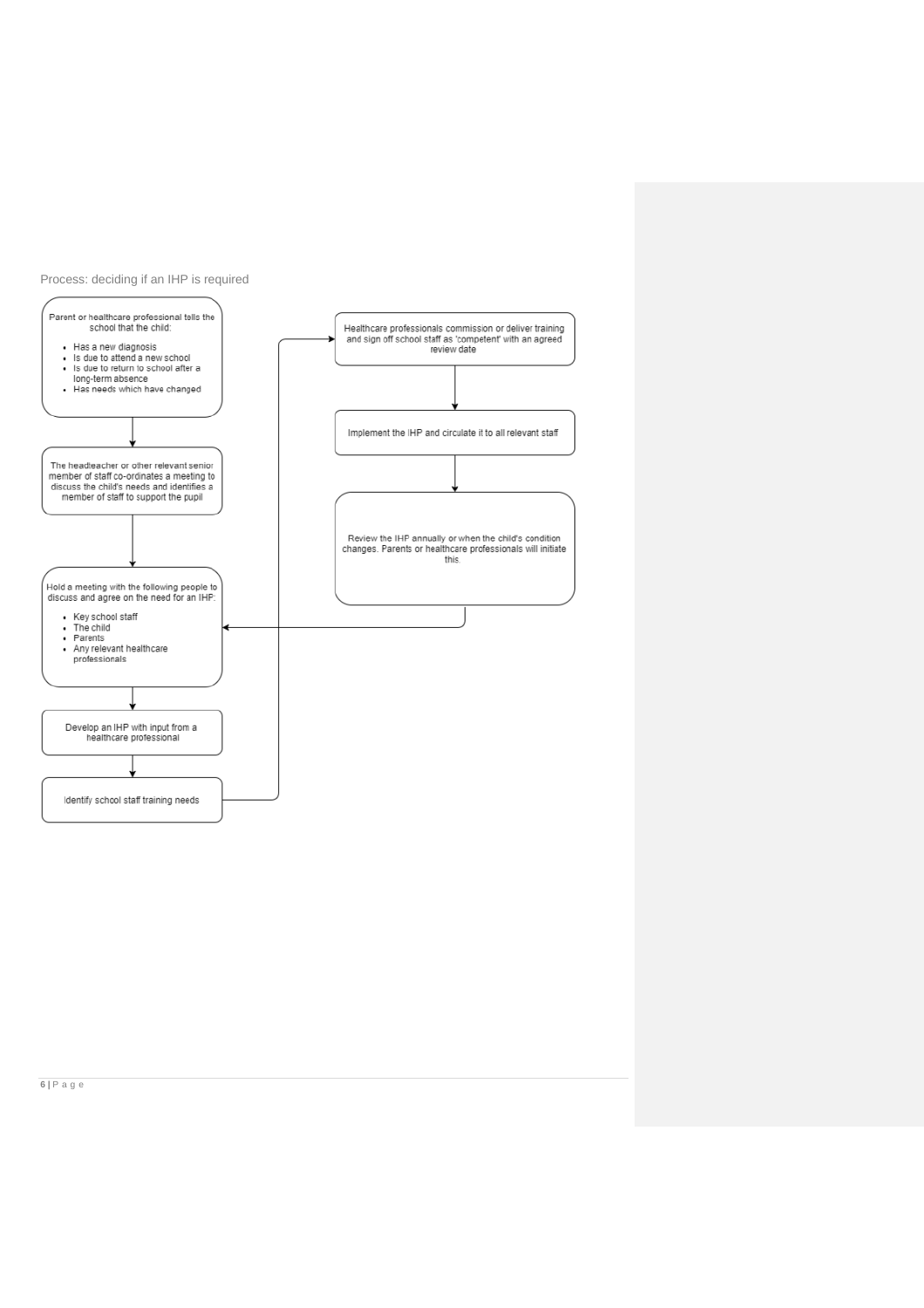#### <span id="page-6-0"></span>**6. Individual healthcare plans**

The Headteacher has overall responsibility for the development of IHPs for pupils with medical conditions. IHPs are usually requested by the school if it feels it needs support and occasionally by medical professionals.

Plans will be reviewed at least annually, or earlier if there is evidence that the pupil's needs have changed.

Not all pupils with a medical condition will require an IHP. It will be agreed with a healthcare professional and the parents when an IHP would be inappropriate or disproportionate. This will be based on evidence. If there is not a consensus, the headteacher will make the final decision.

Plans will be drawn up in partnership with the school, parents and a relevant healthcare professional, such as the school nurse, specialist nurse, specialist or paediatrician, who can best advise on the pupil's specific needs. The pupil will be involved wherever appropriate.

IHPs will be linked to, or become part of an education, health and care (EHC) plan. If a pupil has SEN but does not have an EHC plan, the SEN will be mentioned in the IHP.

#### **6.1 What is included in the plan**

Plans will be developed with the pupil's best interests in mind and will set out:

- What needs to be done
- When
- By whom

The level of detail in the plan will depend on the complexity of the child's condition and how much support is needed. The Headteacher with designated other(s) will consider the following when deciding what information to record on IHPs:

- The medical condition, its triggers, signs, symptoms and treatments
- The pupil's resulting needs, including medication (dose, side effects and storage) and other treatments, time, facilities, equipment, testing, access to food and drink where this is used to manage their condition, dietary requirements and environmental issues, e.g. crowded corridors
- Specific support for the pupil's educational, social and emotional needs. For example, how absences will be managed, requirements for extra time to complete formal tests, use of rest periods or additional support in catching up with lessons
- The level of support needed, including in emergencies. If a pupil is self-managing their medication, this will be clearly stated with appropriate arrangements for monitoring
- Who will provide this support, their training needs, expectations of their role and confirmation of proficiency to provide support for the pupil's medical condition from a healthcare professional, and cover arrangements for when they are unavailable
- Who in the school needs to be aware of the pupil's condition and the support required
- Arrangements for written permission from parents and the headteacher for medication to be administered by a member of staff, or self-administered by the pupil during school hours
- Separate arrangements or procedures required for school trips or other school activities outside of the normal school timetable that will ensure the pupil can participate, e.g. individual risk assessments
- Where confidentiality issues are raised by the parent/pupil, who the designated individuals to be entrusted with information about the pupil's condition will be
- What to do in an emergency, including who to contact, and contingency arrangements

#### <span id="page-6-1"></span>**7. Managing medicines**

**7 |** P a g e

**Formatted:** English (United Kingdom)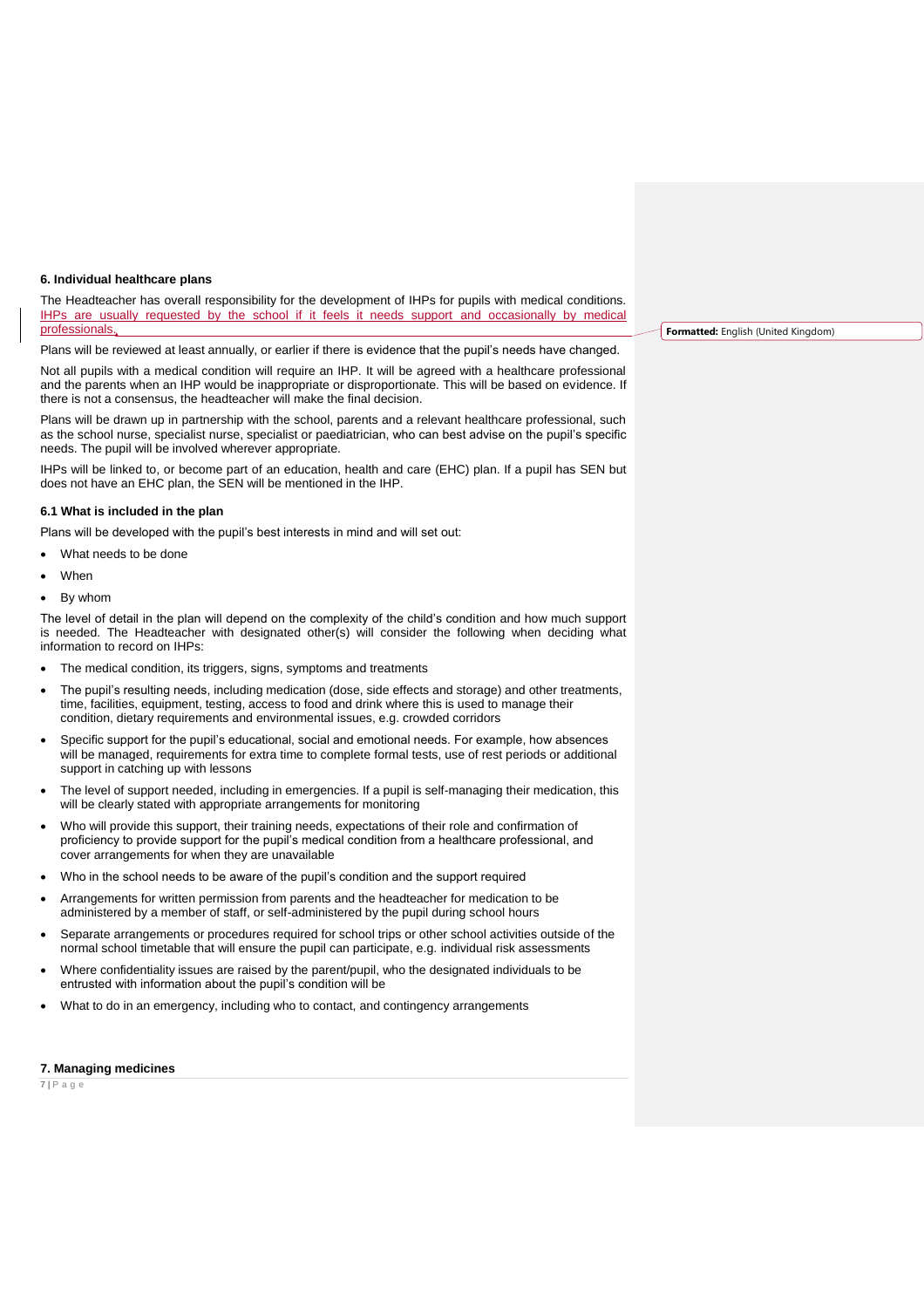Prescription and non-prescription medicines will only be administered at the school:

- When it would be detrimental to the pupil's health or school attendance not to do so, and
- Where the school has been given parents' written consent
- Pupils under 16 will not be given medicine containing aspirin unless prescribed by a doctor.

Anyone giving a pupil any medication (for example, for pain relief) will first check maximum dosages and when the previous dosage was taken. Parents will always be informed.

Schools will only accept prescribed medicines that are:

- In-date
- Labelled
- Provided in the original container, as dispensed by the pharmacist, and include instructions for administration, dosage and storage

Where possible, medicines should be prescribed in dose frequencies that enable them to be taken outside of school hours.

Schools will accept insulin that is inside an insulin pen or pump rather than its original container, but it must be in date.

All medicines will be stored safely. [Medicines will be stored in a locked container in the school office, or staffroom refrigerator, if required.]

Medicine administration will be witnessed by a second member of staff and there will be weekly oversight of record keeping by the school's Senior Leadership Team. Record template can be found in Appendix 3

Pupils will be informed about where their medicines are at all times and be able to access them immediately with adult supervision. Medicines and devices such as asthma inhalers, blood glucose testing meters and adrenaline pens will always be readily available to pupils and not locked away.

Medicines will be returned to parents to arrange for safe disposal when no longer required and at the end of each half term. Parents will need to complete a consent form at the beginning of each half term for long term medication, ensuring that information held is up to date, and allowing for regular face to face reviews.

#### **7.1 Long term medication**

Some medication is administered in the longer term: for example, inhalers, insulin. The school, in consultation with health professionals will decide whether an IHP is required for long term medication.

[UK schools are allowed to purchase a salbutamol inhaler without a prescription for use in emergencies when a child with asthma cannot access their own inhaler. The following guidance document outlines the protocol adopted by Ings Farm Primary School *insert school name ]*

[https://assets.publishing.service.gov.uk/government/uploads/system/uploads/attachment\\_data/file/416468/](https://assets.publishing.service.gov.uk/government/uploads/system/uploads/attachment_data/file/416468/emergency_inhalers_in_schools.pdf) [emergency\\_inhalers\\_in\\_schools.pdf](https://assets.publishing.service.gov.uk/government/uploads/system/uploads/attachment_data/file/416468/emergency_inhalers_in_schools.pdf)

#### **7.2 Controlled drugs**

[Controlled drugs](http://www.nhs.uk/chq/Pages/1391.aspx?CategoryID=73) are prescription medicines that are controlled under the [Misuse of Drugs Regulations](http://www.legislation.gov.uk/uksi/2001/3998/schedule/1/made)  [2001](http://www.legislation.gov.uk/uksi/2001/3998/schedule/1/made) and subsequent amendments, such as morphine or methadone.

All controlled drugs are kept in a secure cupboard in the school office and only named staff have access.

Controlled drugs will be easily accessible in an emergency and a record of any doses used and the amount held will be kept.

It is advised that schools should hold the smallest reasonable amount of medication. In our trust, we will keep no more than a half term's supply of medication.

**Formatted:** Font: Not Italic, Font color: Auto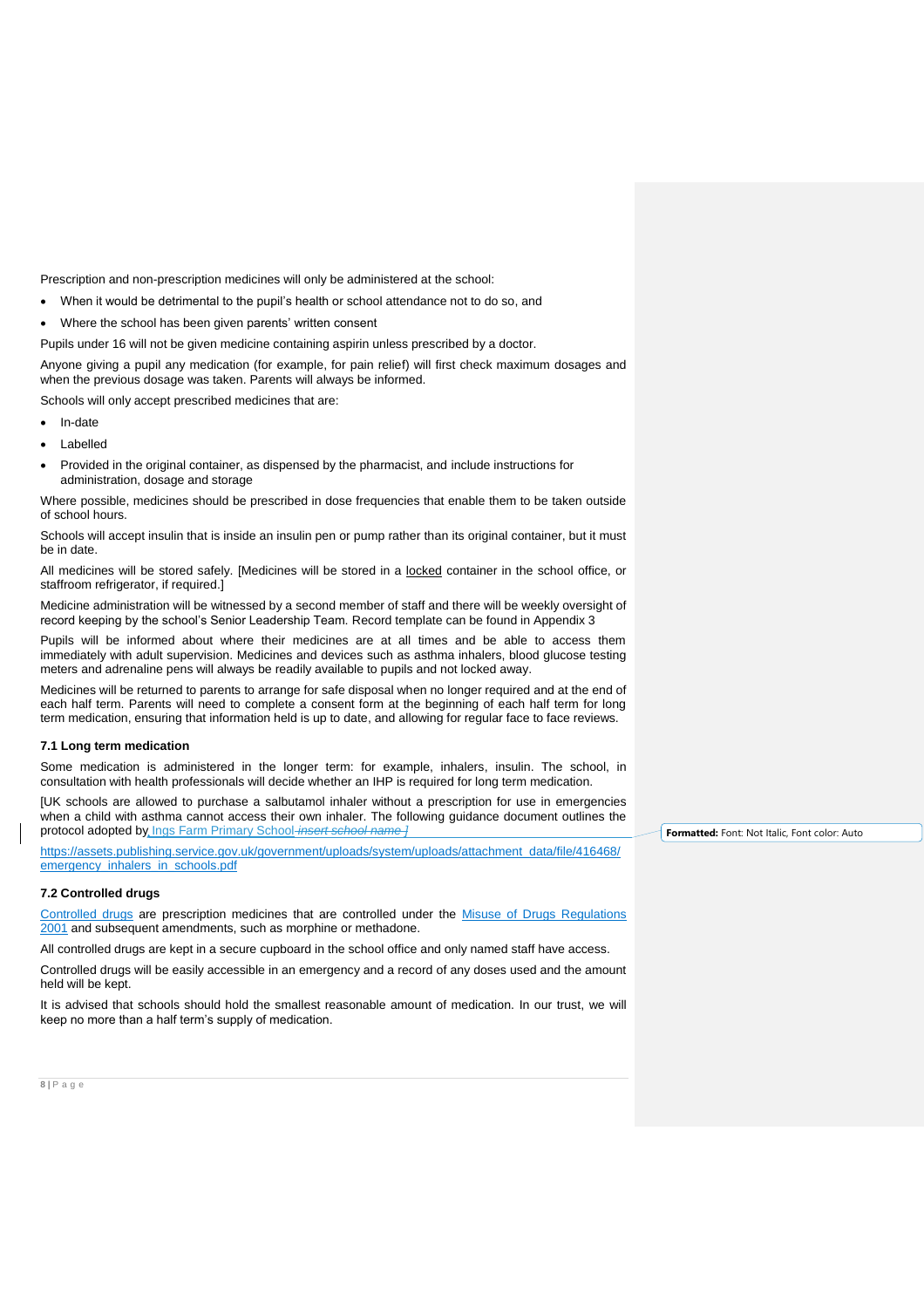#### **7.3 Non-prescription medicines**

The Medicines and Healthcare Regulatory Agency classifies some medicines as "over the counter" when they are considered safe and appropriate to be used without a prescription. Schools may, therefore, agree to administer non-prescription medicines if parents are unable to attend school to do so themselves, and it is felt to be in the best interests of the child. Written consent is required for both prescription and nonprescription medicine.

Non-prescription medicine should be supplied by parents. An exception to this is residential visits when named members of staff may securely store a small supply of common over the counter medication eg pain relief, antihistamine. Written consent must have been given by parents for the administration of this medication beforehand, with staff acting in loco parentis. Records of medication administered on a residential visit must be maintained.

The administration of medicines for both day and residential visits will be undertaken by designated teaching staff or first aider.

#### **7.4 Pupils managing their own needs**

Pupils who are competent will be encouraged to take responsibility for managing their own medicines and procedures. This will be discussed with parents and it will be reflected in their IHPs.

Pupils will be allowed to carry their own medicines and relevant devices wherever possible. Staff will not force a pupil to take a medicine or carry out a necessary procedure if they refuse, but will follow the procedure agreed in the IHP and inform parents so that an alternative option can be considered, if necessary.

## **7.5 Unacceptable practice**

Staff should use their discretion and judge each case individually with reference to the pupil's IHP, but it is generally not acceptable to:

- Prevent pupils from easily accessing their inhalers and medication, and administering their medication when and where necessary
- Assume that every pupil with the same condition requires the same treatment
- Ignore the views of the pupil or their parents
- Ignore medical evidence or opinion (although this may be challenged)
- Send children with medical conditions home frequently for reasons associated with their medical condition or prevent them from staying for normal school activities, including lunch, unless this is specified in their IHPs
- If the pupil becomes ill, send them to the school office or medical room unaccompanied or with someone unsuitable
- Penalise pupils for their attendance record if their absences are related to their medical condition, e.g. hospital appointments
- Prevent pupils from drinking, eating or taking toilet or other breaks whenever they need to in order to manage their medical condition effectively
- Require parents, or otherwise make them feel obliged, to attend school to administer medication or provide medical support to their pupil, including with diagnosed continence issues. No parent should have to give up working because the school is failing to support their child's medical needs
- Prevent pupils from participating, or create unnecessary barriers to pupils participating in any aspect of school life, including school trips, e.g. by requiring parents to accompany their child
- Administer, or ask pupils to administer, medicine in school toilets

# <span id="page-8-0"></span>**8. Emergency procedures**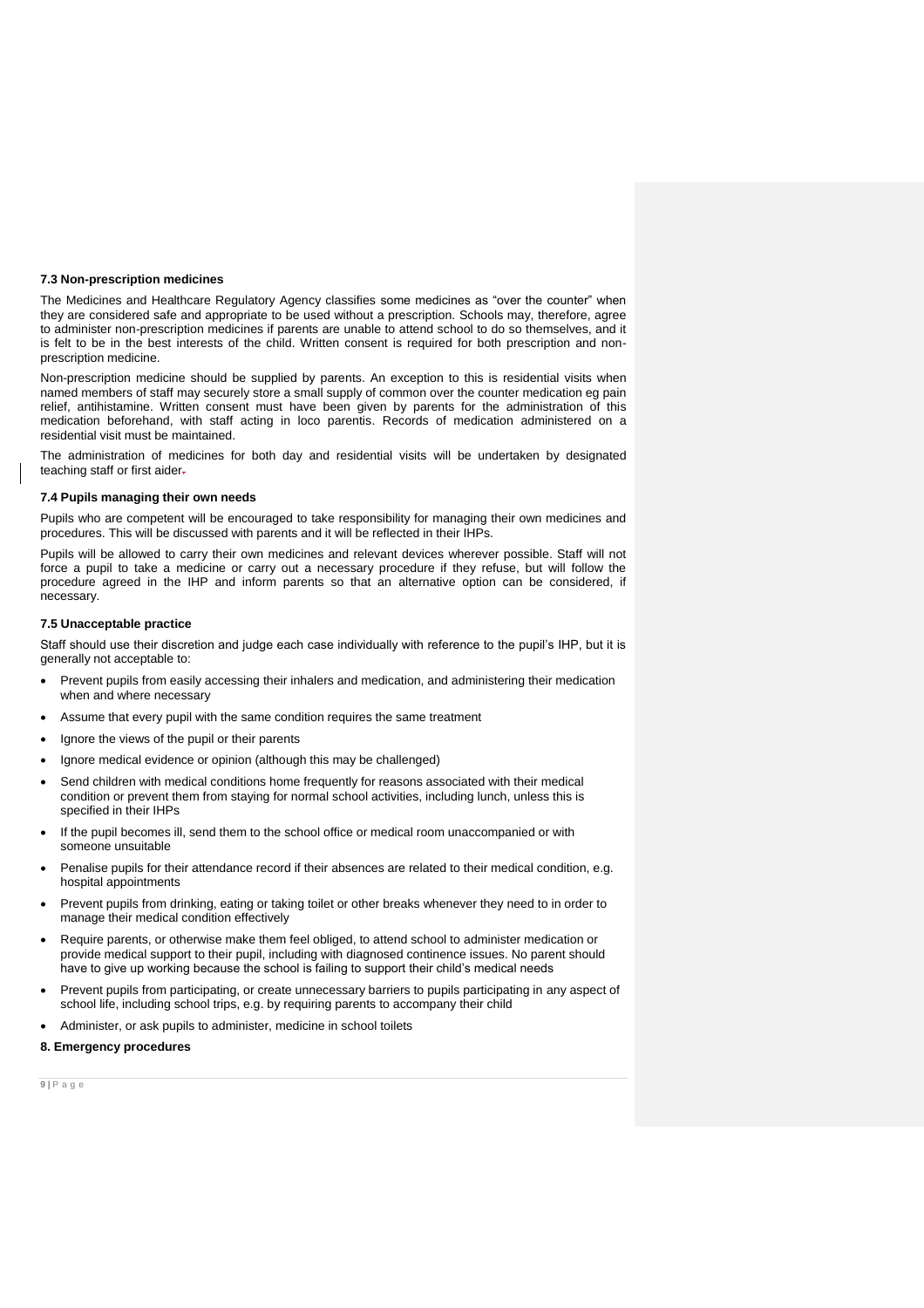Staff will follow the school's normal emergency procedures (for example, calling 999). All pupils' IHPs will clearly set out what constitutes an emergency and will explain what to do.

If a pupil needs to be taken to hospital, staff will stay with the pupil until the parent arrives, or accompany the pupil to hospital by ambulance.

# <span id="page-9-0"></span>**9. Training**

Staff who are responsible for supporting pupils with medical needs will receive suitable and sufficient training to do so.

The training will be identified during the development or review of IHPs. Staff who provide support to pupils with medical conditions will be included in meetings where this is discussed.

The relevant healthcare professionals will lead on identifying the type and level of training required and will agree this with the school. Training will be kept up to date.

Training will:

- Be sufficient to ensure that staff are competent and have confidence in their ability to support the pupils
- Fulfil the requirements in the IHPs
- Help staff to have an understanding of the specific medical conditions they are being asked to deal with, their implications and preventative measures

Healthcare professionals will provide confirmation of the proficiency of staff in a medical procedure, or in providing medication.

Staff who administer medication will be suitably trained (annually) and the responsibility will be reflected in their annually reviewed job description.

All staff will receive update training so that they are aware of this policy and understand their role in implementing it, for example, with preventative and emergency measures so they can recognise and act quickly when a problem occurs. This will be provided for new staff during their induction.

# <span id="page-9-1"></span>**10. Record keeping**

The Local School Board will ensure that written records are kept of all medicine administered to pupils. Parents will be informed if their pupil has been unwell at school.

IHPs are kept in a readily accessible place of which all relevant staff are aware. **[State where e.g.CPOMS**, file]

#### <span id="page-9-2"></span>**11. Complaints**

Parents with a complaint about the school's support for their child's medical condition should discuss these directly with the headteacher or SENCO in the first instance. If this does not resolve the matter, parents will be directed to the trust's complaints procedure.

#### <span id="page-9-3"></span>**12. Liability and indemnity**

The policy is written to reflect the trust's best intentions towards supporting children with medical needs and the administration of medication. Any errors or issues should lead to a review of procedures to promote best practice across the trust.

The board of trustees will ensure that the appropriate level of insurance is in place and appropriately reflects the trust's level of risk.

The details of the insurance policy are:

The trust is a member of the Department for Education's Risk Protection Arrangement (RPA).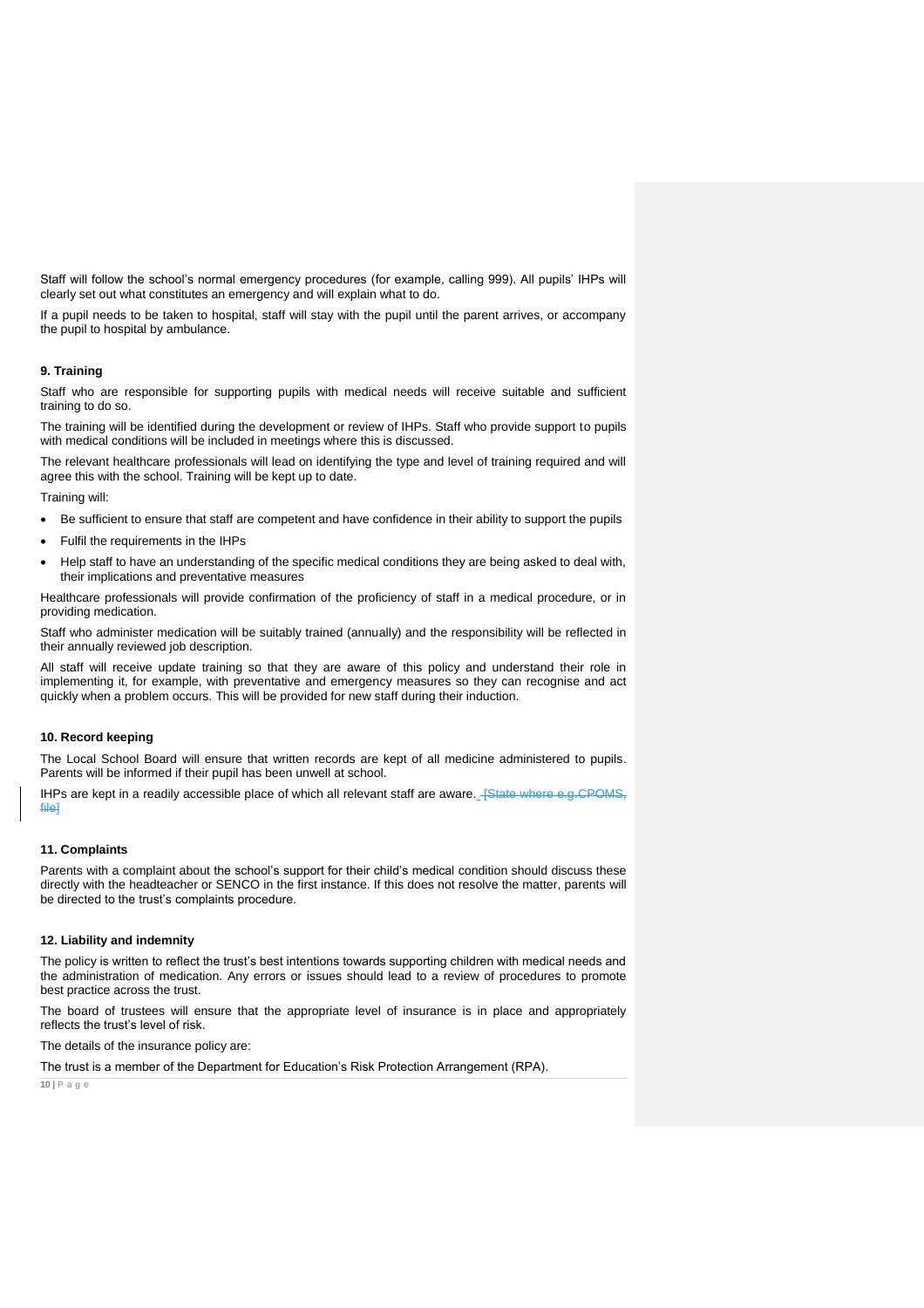New Claims can be submitted via: [www.rpaclaimforms.co.uk](http://www.rpaclaimforms.co.uk/) For Urgent Incident Notifications Phone: 0330 058 5566

# <span id="page-10-0"></span>**13. Monitoring arrangements**

This policy will be reviewed and approved by the board of trustees annually.

# <span id="page-10-1"></span>**14. Links to other policies**

This policy links to the following policies:

- Accessibility plan
- Complaints
- Equality information and objectives
- Health and Safety
- Safeguarding
- Special educational needs information report and policy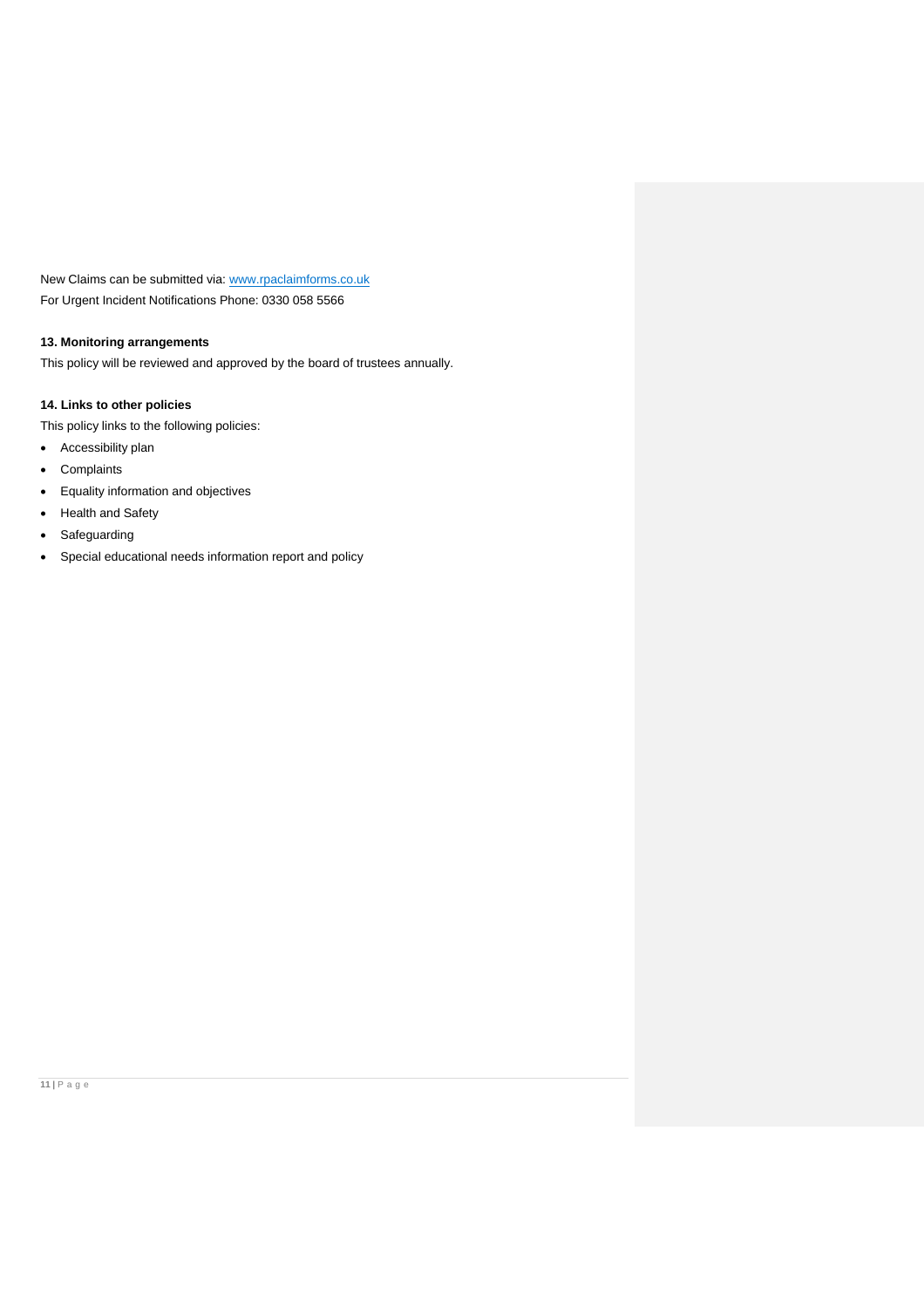# **15. Appendix 1: Individual Healthcare Plan Template**

| Pupil's Name                   |  |
|--------------------------------|--|
| Class                          |  |
| Date of Birth                  |  |
| Address                        |  |
| Medical<br>Condition/diagnosis |  |
| Date                           |  |
| <b>Review Date</b>             |  |

| Name of Parent/Carer 1 |         |
|------------------------|---------|
| Contact numbers        | Work:   |
|                        | Home:   |
|                        | Mobile: |
| Relationship to child  |         |

| Name of Parent/Carer 2 |         |
|------------------------|---------|
| Contact numbers        | Work:   |
|                        | Home:   |
|                        | Mobile: |
| Relationship to child  |         |

| Clinic/Doctor         |  |
|-----------------------|--|
| Contact number        |  |
| <b>GP Name</b>        |  |
| <b>Contact Number</b> |  |

Describe medical needs and give details of child's symptoms, triggers, signs, treatments, facilities, equipment or devices, environmental issues etc.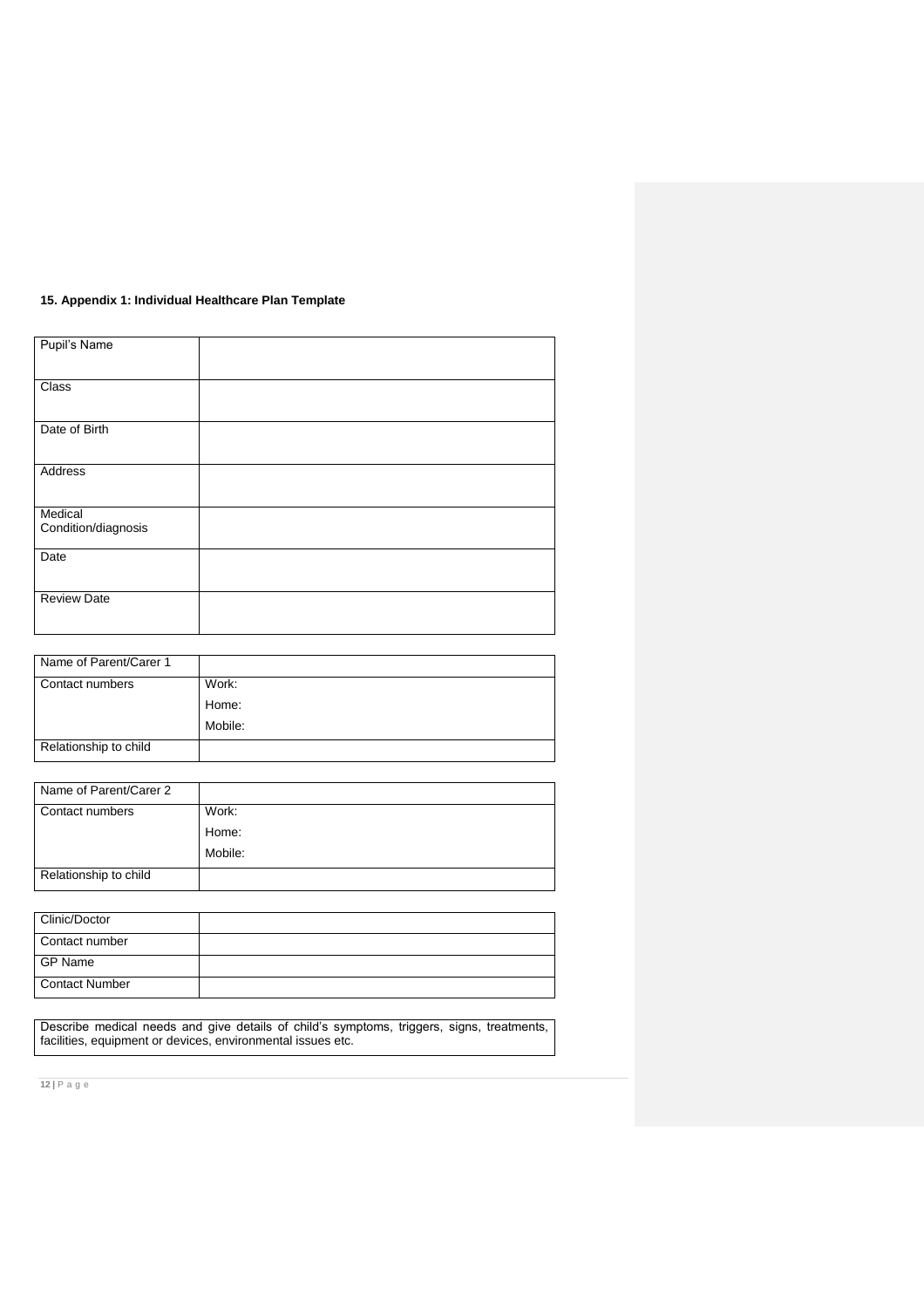Name of medication, dose, method of administration, when to be taken, side effects, contra-indications, administered by/self-administered with/without supervision

Dietary Requirements

Specific support for the pupil's educational, social and emotional needs

Arrangements for school visits and trips

Other Information

Describe what constitutes an emergency and the action to take if this occurs

Staff training needed/undertaken – who, what, where, when

Plan developed with Signed

Form copied to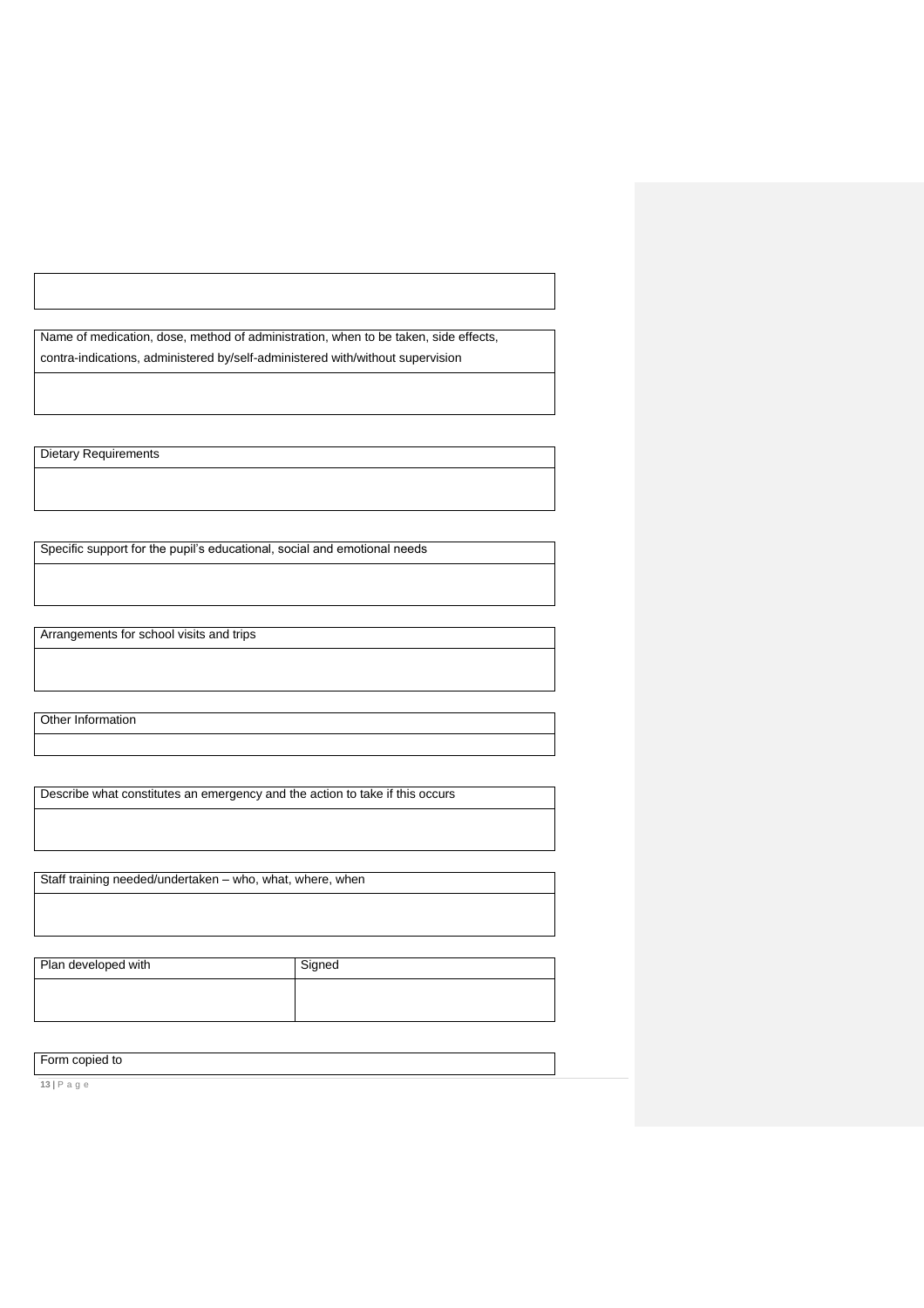**Appendix 2: Parental Consent for the Administration of Medication**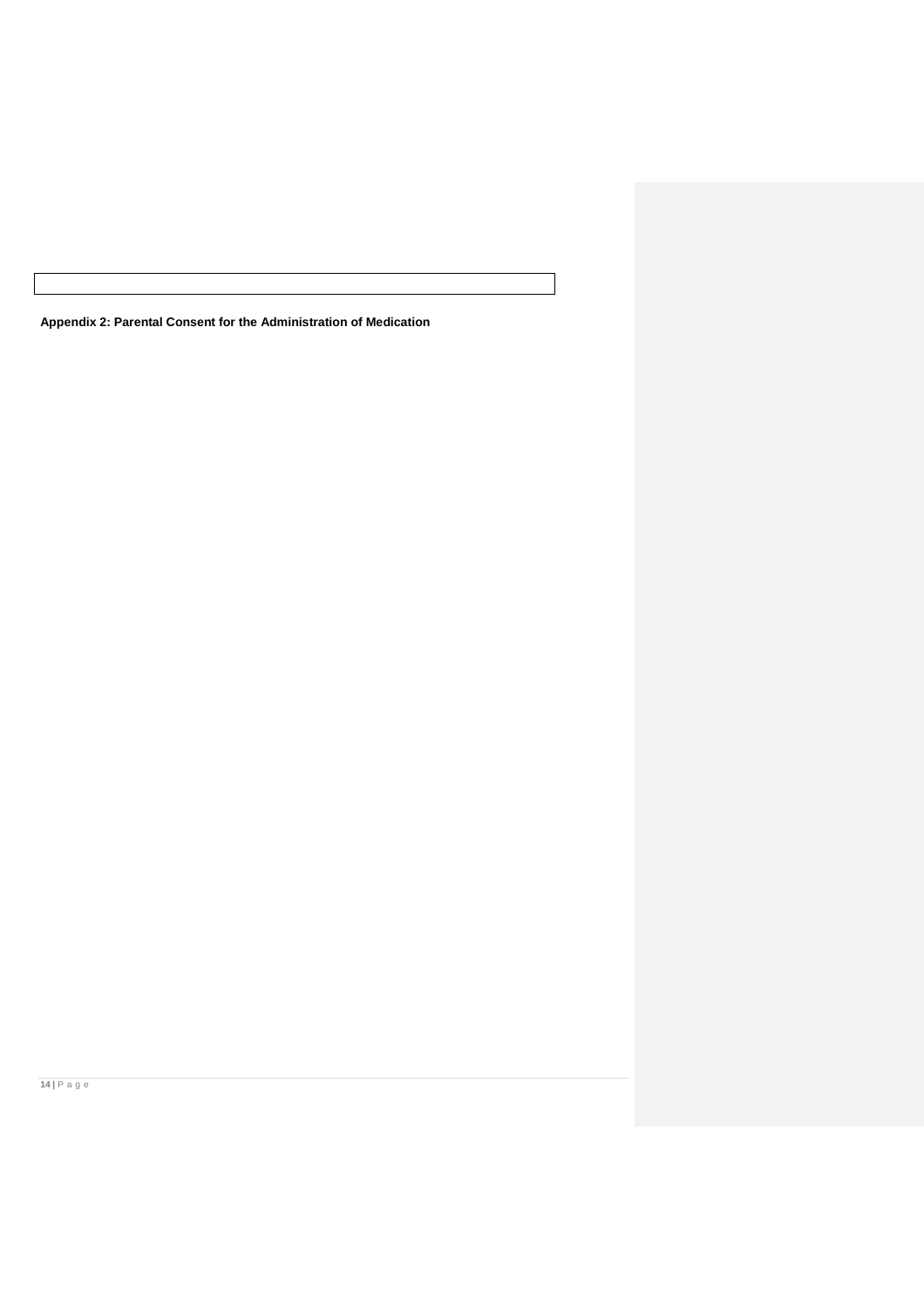| <b>MEDICATION RECORD</b>                                                                                                                                                                                                            |
|-------------------------------------------------------------------------------------------------------------------------------------------------------------------------------------------------------------------------------------|
|                                                                                                                                                                                                                                     |
|                                                                                                                                                                                                                                     |
|                                                                                                                                                                                                                                     |
|                                                                                                                                                                                                                                     |
|                                                                                                                                                                                                                                     |
|                                                                                                                                                                                                                                     |
|                                                                                                                                                                                                                                     |
|                                                                                                                                                                                                                                     |
|                                                                                                                                                                                                                                     |
| Can this be self administered? Yes No (please circle)                                                                                                                                                                               |
|                                                                                                                                                                                                                                     |
| and frequency must be as stated on the label. If more than one medicine is to be<br>given a separate sheet should be completed for each one.                                                                                        |
|                                                                                                                                                                                                                                     |
|                                                                                                                                                                                                                                     |
| PLEASE TICK TO ACCEPT THE FOLLOWING CONDITIONS BEFORE AUTHORISATION CAN BE GIVEN TO                                                                                                                                                 |
| ADMINISTER THE MEDICATION:                                                                                                                                                                                                          |
| I I will inform the school in person at the School Office if there is any change in dosage to the medication.                                                                                                                       |
| $\Box$ I will inform the school in person at the School Office if the medication is stopped and will collect it for safe<br>disposal.                                                                                               |
| $\Box$ I understand an adult must deliver the medication to, and collect from, the School Office.                                                                                                                                   |
| $\Box$ I will collect medication at the end of the administration period or the end of each half-term, whichever is<br>sooner.                                                                                                      |
| $\Box$ The above information is, to the best of my knowledge, accurate at the time of writing and I give consent to<br>School Staff administering medicine or overseeing self-administration, in accordance with the school policy. |
|                                                                                                                                                                                                                                     |
|                                                                                                                                                                                                                                     |
|                                                                                                                                                                                                                                     |
| Medicines returned to parent/guardian (delete as appropriate)                                                                                                                                                                       |
|                                                                                                                                                                                                                                     |
|                                                                                                                                                                                                                                     |
| Any actions taken:                                                                                                                                                                                                                  |
|                                                                                                                                                                                                                                     |